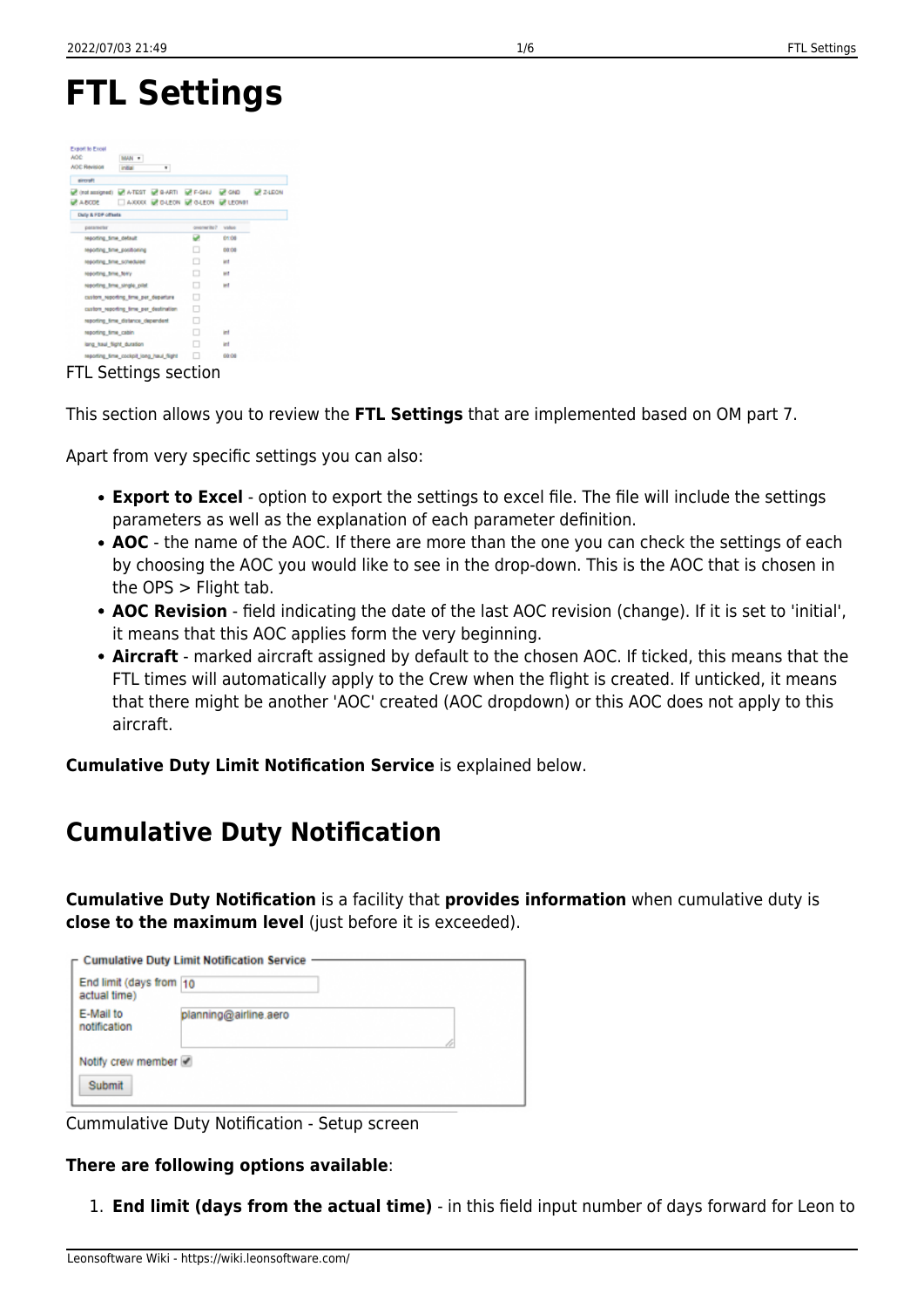check 'Cumulative duty'.

- 2. **E-Mail to notification** in this field input email addresses to which notifications should be sent.
- 3. **Notify crew member** checkbox if this checkbox is ticked, the notification email will also be sent to the crew member to whom the notification applies

When this is defined, a notification email is sent whenever **Cumulative duty hours** for a member of the crew are over the stated value.

#### **Email reads:**

#### **Dear Operator**

Please consider that the Cummulative Duty time for CrewMember is going to be exceeded:

. On 21-04-2015 (17:35) will reach 61.25 hours at max 60 hours in 7 days.

Your Sincerely. Leon Software

### **FDP extension options**

| COPY CREW<br>+ ADD POSITION PIC: ANT<br>ō<br>CHECKLIST<br>Code<br><b>Func</b><br><b>Мати</b><br>۰<br><b>CPT</b><br><b>ANT</b><br>Larry Jones<br>Q<br>SELECT ALL V<br><b>FUGHT</b><br>È<br>田区<br>FTL CALCULATIONS<br>Duty & FDP Sectors<br><b>EDIT</b><br>ž<br>Report On<br>Schedule<br>Report Off<br>÷.<br>Rest 167h 45m<br>EU.<br>15:00 z W<br># 16:002 EPWA KJFK 00:502<br>01:20Z<br>Rest >2weeks<br>FDP+<br>FW & JL<br>FTL Calculation Summary<br>View FTL Sheet<br>Limit<br>Actual<br>4GT<br>Rest before duty @ min 12h<br>167h 45m<br>Block time<br>8h 50m<br>×<br>Flight Duty Period @ max 9h<br>9h 50m |  |  |  | 123 B-LEON 16:00z EPWA - KJFK 00:50z |  |  | $\circ$ $\circ$ |  |  |  |  |  |  |  |
|---------------------------------------------------------------------------------------------------------------------------------------------------------------------------------------------------------------------------------------------------------------------------------------------------------------------------------------------------------------------------------------------------------------------------------------------------------------------------------------------------------------------------------------------------------------------------------------------------------------|--|--|--|--------------------------------------|--|--|-----------------|--|--|--|--|--|--|--|
|                                                                                                                                                                                                                                                                                                                                                                                                                                                                                                                                                                                                               |  |  |  |                                      |  |  |                 |  |  |  |  |  |  |  |
|                                                                                                                                                                                                                                                                                                                                                                                                                                                                                                                                                                                                               |  |  |  |                                      |  |  |                 |  |  |  |  |  |  |  |
|                                                                                                                                                                                                                                                                                                                                                                                                                                                                                                                                                                                                               |  |  |  |                                      |  |  |                 |  |  |  |  |  |  |  |
|                                                                                                                                                                                                                                                                                                                                                                                                                                                                                                                                                                                                               |  |  |  |                                      |  |  |                 |  |  |  |  |  |  |  |
|                                                                                                                                                                                                                                                                                                                                                                                                                                                                                                                                                                                                               |  |  |  |                                      |  |  |                 |  |  |  |  |  |  |  |
|                                                                                                                                                                                                                                                                                                                                                                                                                                                                                                                                                                                                               |  |  |  |                                      |  |  |                 |  |  |  |  |  |  |  |
|                                                                                                                                                                                                                                                                                                                                                                                                                                                                                                                                                                                                               |  |  |  |                                      |  |  |                 |  |  |  |  |  |  |  |
|                                                                                                                                                                                                                                                                                                                                                                                                                                                                                                                                                                                                               |  |  |  |                                      |  |  |                 |  |  |  |  |  |  |  |
|                                                                                                                                                                                                                                                                                                                                                                                                                                                                                                                                                                                                               |  |  |  |                                      |  |  |                 |  |  |  |  |  |  |  |
|                                                                                                                                                                                                                                                                                                                                                                                                                                                                                                                                                                                                               |  |  |  |                                      |  |  |                 |  |  |  |  |  |  |  |
|                                                                                                                                                                                                                                                                                                                                                                                                                                                                                                                                                                                                               |  |  |  |                                      |  |  |                 |  |  |  |  |  |  |  |
|                                                                                                                                                                                                                                                                                                                                                                                                                                                                                                                                                                                                               |  |  |  |                                      |  |  |                 |  |  |  |  |  |  |  |
|                                                                                                                                                                                                                                                                                                                                                                                                                                                                                                                                                                                                               |  |  |  |                                      |  |  |                 |  |  |  |  |  |  |  |
|                                                                                                                                                                                                                                                                                                                                                                                                                                                                                                                                                                                                               |  |  |  |                                      |  |  |                 |  |  |  |  |  |  |  |
|                                                                                                                                                                                                                                                                                                                                                                                                                                                                                                                                                                                                               |  |  |  |                                      |  |  |                 |  |  |  |  |  |  |  |
|                                                                                                                                                                                                                                                                                                                                                                                                                                                                                                                                                                                                               |  |  |  |                                      |  |  |                 |  |  |  |  |  |  |  |
|                                                                                                                                                                                                                                                                                                                                                                                                                                                                                                                                                                                                               |  |  |  |                                      |  |  |                 |  |  |  |  |  |  |  |
|                                                                                                                                                                                                                                                                                                                                                                                                                                                                                                                                                                                                               |  |  |  |                                      |  |  |                 |  |  |  |  |  |  |  |
| 10h 20m<br>Duty<br>۷                                                                                                                                                                                                                                                                                                                                                                                                                                                                                                                                                                                          |  |  |  |                                      |  |  |                 |  |  |  |  |  |  |  |

Option to plan FDP extension in CREW tab

It is possible to select an extension mode. In order to do that please contact [support@leonsoftware.com](mailto:support@leonsoftware.com)

Each of the modes will affect how 'FDP extensions' should work: whether it should apply manually or only in case of violation (default setting).

There are **2 modes** to choose from in 'FTL Settings':

**at any FDP violation** - FTL extension mode that applies FDP+ whenever FDP violation appears during realization, regardless of the plan. This means that FDP+ does not have to be planned in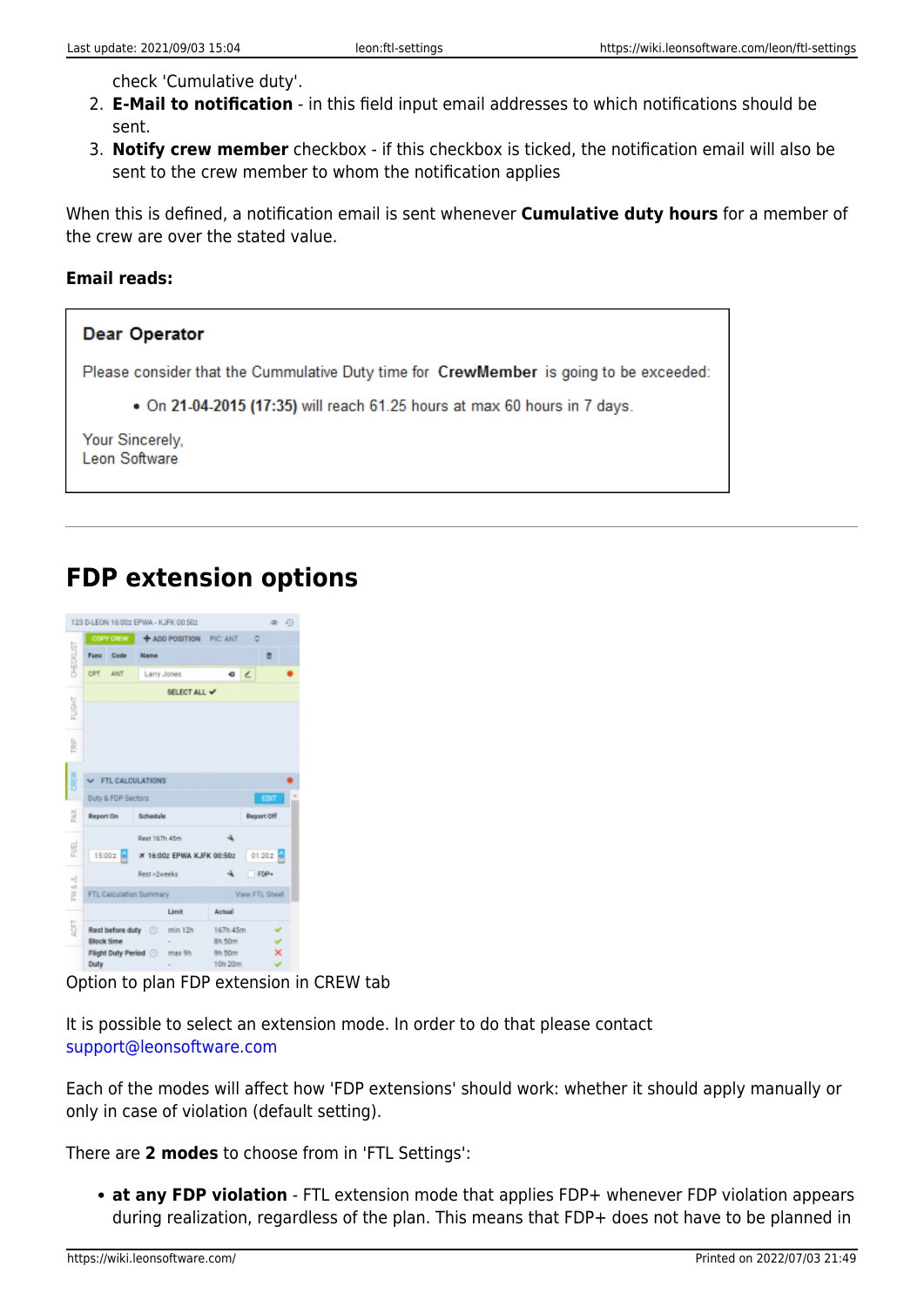order to be applied

**at planned FDP violation** - FTL extension mode that applies FDP+ whenever FDP violation appears during both plan and realization. This means that FDP+ must be planned in order to be applied

**Additionally**, it is possible to apply FTL extension mode that **allows applying FDP+ manually**, even if the schedule would suggest that it is not needed. In order to activate it go to 'Flight editing' settings and activate **'Require manual enabling of FDP+'** checkbox (if this checkbox is ticked, 'FDP+' in 'CREW" tab is unticked by default).

| $\blacktriangledown$<br>Require manual enabling of FDP+ |
|---------------------------------------------------------|
|---------------------------------------------------------|

This will not affect any existing flights and assignments, but for all the new flights it will result in FDP+ being disabled by default, and will require manual selection of FDP+ checkbox for the extension to be enabled. However, if enabled, it will be applied regardless of any FDP violation or lack thereof.

## **Crew days off**

There are **3 rules** that can be implemented for the purpose of days-off calculation:

- **Rule 1** default, where a day off is one for which there are no flights, with the appropriate number of free nights
- **Rule 2** day off is one for which there are no flights (Rule 1) and no duties defined in the roster
- **Rule 3** day off is one for which there are no flights (Rule 1) and that day is marked as off in the roster

These options will influence the way days-off are showing on FTL Sheet and Crew Duties screen.

In order to choose any other rule but Rule 1, you should contact Leon Software Support.

### **Weekly Rest alternative options**

Most FTL regulations contain a requirement for scheduling an extended recovery recurrent rest period once every few days, usually called a **weekly rest**. For example:

"(…) minimum 36 continuous hours, including two consecutive recovery nights, in a seven-day period."

or, more precisely:

(…) weekly rest period, being a 36-hour period including two local nights, such that there shall never be more than 168 hours between the end of one weekly rest period and the start of the next.

It is reflected in Leon's FTL Settings by weekly rest min length (in this case, 36 hours) and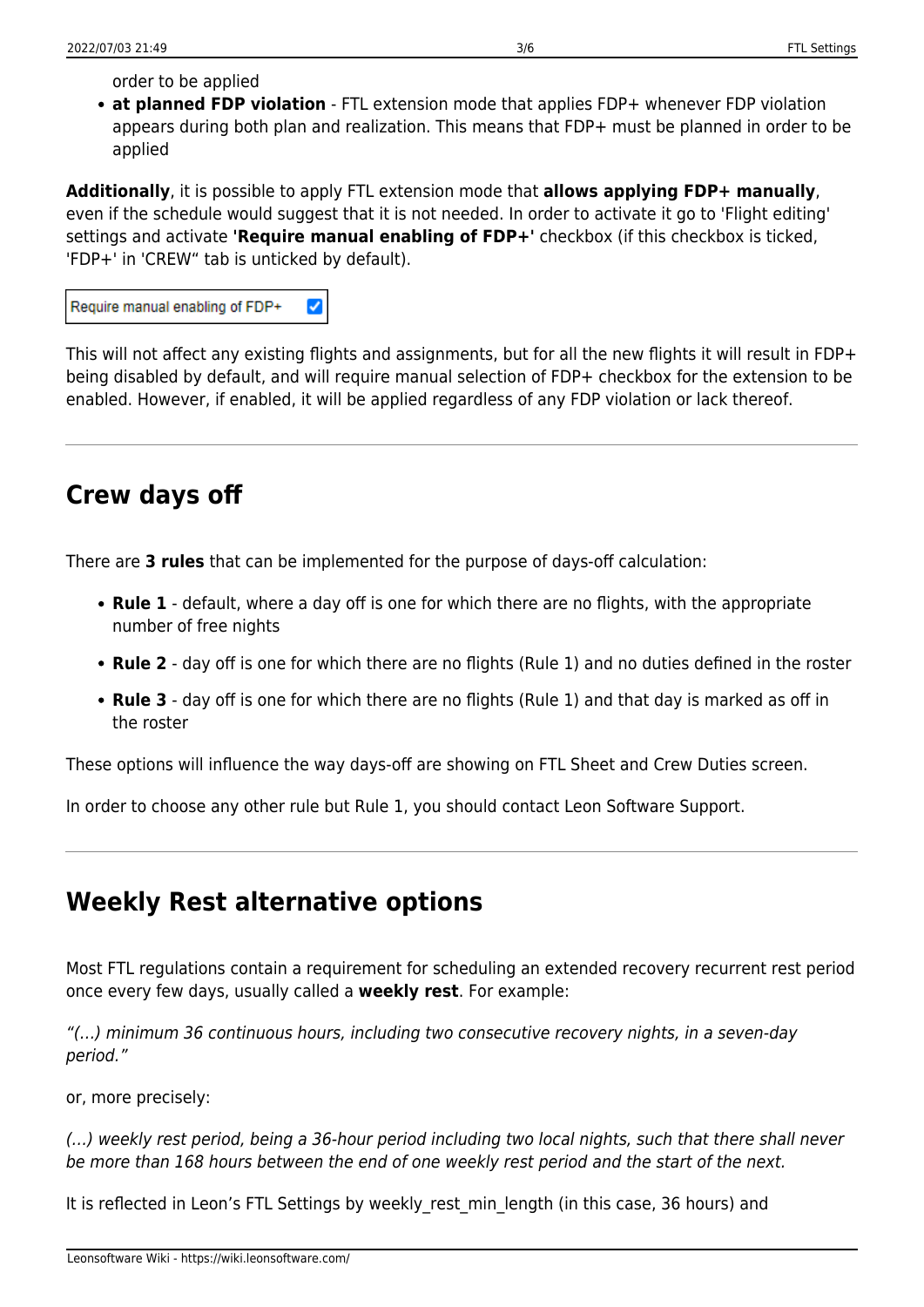weekly rest max separation (in this case, 168 hours). Other settings can be used to specify whether the weekly rest should include local nights, or whether it can be reduced, or performed outside the crew member's home base.

However, this is rarely that simple. Some regulations allow for an alternative rest instead of the regular one, for example:

(…) rest periods will be extended at least:

- to the *36 hours* uninterrupted rest period including *2 local nights* in the course of *7 consecutive days*, or
- to the *60 hours* uninterrupted rest period including *3 local nights* in the course of *10 consecutive days*

which often leads to some confusion, especially in the case of alternating 36/60 "weekly" rest patterns.

So far this has been implemented in Leon in a way that FTL would require the basic (36-hour) rest to happen within the first 7 days following the previous weekly rest. If such rest is not scheduled in that period, FTL starts to require the alternative (longer) extended rest period. It can be illustrated with the following example:

#### Bart Simpson - BAS, homebase at WAW, 01-12-2020 - 17-12-2020

| <b>PUF VEISION</b> | <b>EXPORT TO EXCEPT</b> |            |                          |       |       |        |                          |                                                    |                      |                         |                  |                    |                |             |               |                          |                          |                  |                  |
|--------------------|-------------------------|------------|--------------------------|-------|-------|--------|--------------------------|----------------------------------------------------|----------------------|-------------------------|------------------|--------------------|----------------|-------------|---------------|--------------------------|--------------------------|------------------|------------------|
|                    |                         |            | <b>FTL</b>               |       |       |        |                          |                                                    |                      | <b>Rest before duty</b> |                  |                    |                |             |               | <b>FDP</b>               |                          | <b>Rest</b>      |                  |
| <b>Date</b>        | <b>Duty Type</b>        | <b>AOC</b> | day                      |       |       |        |                          | Duty Start Duty End Split off Split on Time zone ? | <b>Rest facility</b> |                         |                  | <b>Block hours</b> | <b>Sectors</b> | Duty time ? |               |                          |                          | 36 h             | 60 h             |
|                    |                         |            |                          |       |       |        |                          |                                                    |                      | Actual                  | Min <sub>2</sub> |                    |                |             | <b>Actual</b> | Max <sub>2</sub>         | CD <sub>2</sub>          | <b>132 h MAX</b> | <b>180 h MAX</b> |
| 01-12-2020         | <b>WAW</b> (Training)   | <b>MAN</b> |                          | 08:00 | 16:00 | ٠      | $\overline{a}$           | $+01:00$                                           | <b>None</b>          | 40:00                   | 12:00            | 00:00              | 0              | 08:00       | 00:00         | ٠                        | ٠                        | 08:00            |                  |
| 02-12-2020         | <b>WAW</b> (Training)   | <b>MAN</b> |                          | 08:00 | 16:00 | $\sim$ | ٠                        | $+01:00$                                           | None                 | 16:00                   | 12:00            | 00:00              | $\mathbf{o}$   | 08:00       | 00:00         | ٠                        | ٠                        | 32:00            |                  |
| 03-12-2020         | <b>WAW</b> (Training)   | <b>MAN</b> |                          | 08:00 | 16:00 | ٠      | ۰                        | $+01:00$                                           | None                 | 16:00                   | 12:00            | 00:00              | 0              | 08:00       | 00:00         | ٠                        | ٠                        | 56:00            |                  |
| 04-12-2020         | <b>WAW</b> (Training)   | <b>MAN</b> |                          | 08:00 | 16:00 | ۰      | ٠                        | $+01:00$                                           | None                 | 16:00                   | 12:00            | 00:00              | 0              | 08:00       | 00:00         | $\overline{\phantom{a}}$ | $\overline{\phantom{a}}$ | 80:00            |                  |
| 05-12-2020         | <b>WAW</b> (Training)   | <b>MAN</b> |                          | 08:00 | 16:00 | ٠      | ٠                        | $+01:00$                                           | None                 | 16:00                   | 12:00            | 00:00              | $\Omega$       | 08:00       | 00:00         | ٠                        | ٠                        | 104:00           |                  |
| 06-12-2020         | <b>WAW</b> (Training)   | <b>MAN</b> |                          | 08:00 | 16:00 | ٠      |                          | $+01:00$                                           | <b>None</b>          | 16:00                   | 12:00            | 00:00              | o              | 08:00       | 00:00         | ٠                        | $\overline{\phantom{a}}$ | 128:00           |                  |
| 07-12-2020         |                         | <b>MAN</b> | ر                        |       |       |        |                          |                                                    |                      |                         |                  |                    |                |             |               |                          |                          | 00:00            |                  |
| 08-12-2020         | <b>WAW</b> (Training)   | <b>MAN</b> |                          | 08:00 | 16:00 | ٠      | ٠                        | $+01:00$                                           | None                 | 40:00                   | 12:00            | 00:00              | 0              | 08:00       | 00:00         | ٠                        | ٠                        | 08:00            |                  |
| 09-12-2020         | <b>WAW</b> (Training)   | <b>MAN</b> |                          | 08:00 | 16:00 | ٠      | ۰                        | $+01:00$                                           | None                 | 16:00                   | 12:00            | 00:00              | 0              | 08:00       | 00:00         | ٠                        | ٠                        | 32:00            |                  |
| 10-12-2020         | <b>WAW</b> (Training)   | <b>MAN</b> |                          | 08:00 | 16:00 | ٠      | ٠                        | $+01:00$                                           | <b>None</b>          | 16:00                   | 12:00            | 00:00              | $\Omega$       | 08:00       | 00:00         | ۰                        | ٠                        | 56:00            |                  |
| 11-12-2020         | <b>WAW</b> (Training)   | <b>MAN</b> |                          | 08:00 | 16:00 | ٠      | ۰                        | $+01:00$                                           | <b>None</b>          | 16:00                   | 12:00            | 00:00              | 0              | 08:00       | 00:00         | ٠                        | $\overline{\phantom{a}}$ | 80:00            |                  |
| 12-12-2020         | <b>WAW</b> (Training)   | <b>MAN</b> |                          | 08:00 | 16:00 | ٠      | ٠                        | $+01:00$                                           | None                 | 16:00                   | 12:00            | 00:00              | $\mathbf 0$    | 08:00       | 00:00         | ٠                        | ٠                        | 104:00           |                  |
| 13-12-2020         | <b>WAW</b> (Training)   | <b>MAN</b> |                          | 08:00 | 16:00 | ٠      | ٠                        | $+01:00$                                           | None                 | 16:00                   | 12:00            | 00:00              | 0              | 08:00       | 00:00         | ۰                        | ٠                        | 128:00           |                  |
| 14-12-2020         | <b>WAW</b> (Training)   | <b>MAN</b> |                          | 08:00 | 16:00 | ۰      | $\overline{\phantom{a}}$ | $+01:00$                                           | None                 | 16:00                   | 12:00            | 00:00              | $\mathbf 0$    | 08:00       | 00:00         | ٠                        |                          |                  | 152:00           |
| 15-12-2020         | <b>WAW (Training)</b>   | <b>MAN</b> |                          | 08:00 | 16:00 | ٠      | ٠                        | $+01:00$                                           | None                 | 16:00                   | 12:00            | 00:00              | 0              | 08:00       | 00:00         | ٠                        |                          |                  | 176:00           |
| 16-12-2020         |                         | <b>MAN</b> | $\checkmark$             |       |       |        |                          |                                                    |                      |                         |                  |                    |                |             |               |                          |                          | 00:00            |                  |
| 17-12-2020         |                         | <b>MAN</b> | $\overline{\phantom{a}}$ |       |       |        |                          |                                                    |                      |                         |                  |                    |                |             |               |                          |                          | 00:00            |                  |
|                    |                         |            |                          |       |       |        |                          |                                                    |                      |                         |                  |                    |                |             |               |                          |                          |                  |                  |

**This default behaviour can be summarised as follows: the more duty days are scheduled, the longer the following extended rest has to be.**

Recently, we encountered a **different phrasing of the weekly rest regulations**, suggesting that the opposite interpretation may actually be more appropriate:

Before beginning an FDP or standby, an FCM must have had at least 1 of the following:

- in any consecutive 7-day period before the projected end of the assigned FDP or standby: 1 offduty period of at least 36 consecutive hours, including 2 local nights; **or**
- in any consecutive 10-day period before the projected end of the assigned FDP or assigned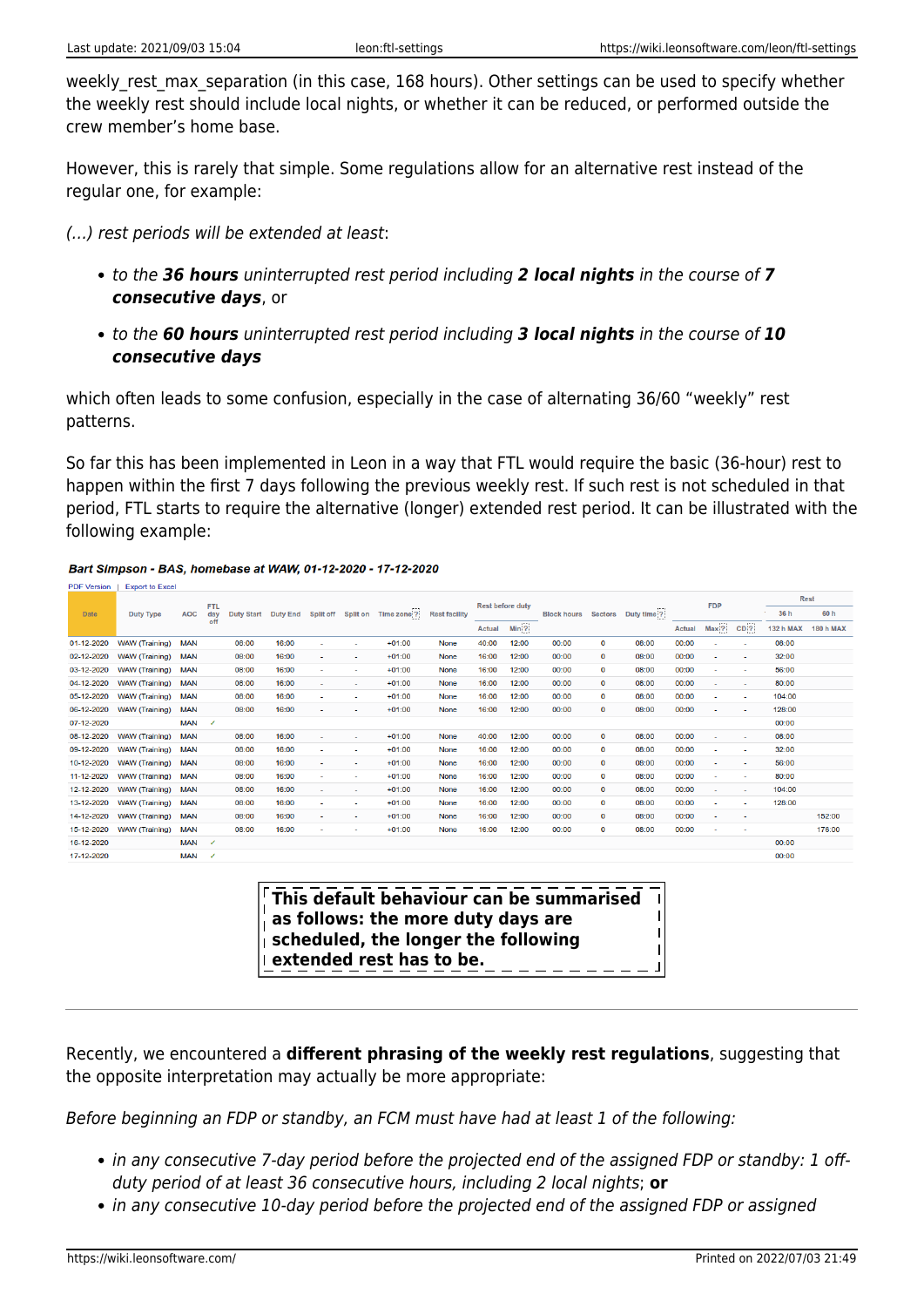### standby: 1 off-duty period of at least 60 consecutive hours, including 3 local nights.

From the previous example, one can infer that the FDPs on 14-DEC and 15-DEC are actually not permitted, since there is neither a 36-hour rest in the previous 7 days (08-DEC–14-DEC) nor a 72 hours in the previous 10 days (05-DEC–14-DEC). The correct illustration would be as follows:

#### Bart Simpson - BAS, homebase at WAW, 01-12-2020 - 26-12-2020

|  | <b>PDF Version</b> | <b>Export to Excel</b> |            |              |                     |       |                          |                          |                                |                      |                         |         |                            |              |             |               |                          |        |                  |                  |
|--|--------------------|------------------------|------------|--------------|---------------------|-------|--------------------------|--------------------------|--------------------------------|----------------------|-------------------------|---------|----------------------------|--------------|-------------|---------------|--------------------------|--------|------------------|------------------|
|  |                    |                        |            | <b>FTL</b>   |                     |       |                          |                          | Split off Split on Time zone ? | <b>Rest facility</b> | <b>Rest before duty</b> |         |                            |              |             |               | <b>FDP</b>               |        | <b>Rest</b>      |                  |
|  | <b>Date</b>        | <b>Duty Type</b>       | <b>AOC</b> | day<br>off   | Duty Start Duty End |       |                          |                          |                                |                      |                         |         | <b>Block hours</b> Sectors |              | Duty time ? |               |                          |        | 36 h             | 60 h             |
|  |                    |                        |            |              |                     |       |                          |                          |                                |                      | Actual                  | $Min$ ? |                            |              |             | <b>Actual</b> | Max ?                    | $CD$ ? | <b>132 h MAX</b> | <b>180 h MAX</b> |
|  | 01-12-2020         | <b>WAW (Training)</b>  | <b>MAN</b> |              | 08:00               | 16:00 | ٠                        |                          | $+01:00$                       | None                 | 40:00                   | 12:00   | 00:00                      | 0            | 08:00       | 00:00         |                          |        | 08:00            |                  |
|  | 02-12-2020         | <b>WAW (Training)</b>  | <b>MAN</b> |              | 08:00               | 16:00 | ٠                        | ٠                        | $+01:00$                       | <b>None</b>          | 16:00                   | 12:00   | 00:00                      | $\mathbf 0$  | 08:00       | 00:00         | ٠                        | ٠      | 32:00            |                  |
|  | 03-12-2020         | <b>WAW (Training)</b>  | <b>MAN</b> |              | 08:00               | 16:00 | ٠                        |                          | $+01:00$                       | <b>None</b>          | 16:00                   | 12:00   | 00:00                      | $\mathbf 0$  | 08:00       | 00:00         |                          |        | 56:00            |                  |
|  | 04-12-2020         | <b>WAW</b> (Training)  | <b>MAN</b> |              | 08:00               | 16:00 | ٠                        | ٠                        | $+01:00$                       | None                 | 16:00                   | 12:00   | 00:00                      | $\mathbf 0$  | 08:00       | 00:00         | $\sim$                   | $\sim$ | 80:00            |                  |
|  | 05-12-2020         | <b>WAW</b> (Training)  | <b>MAN</b> |              | 08:00               | 16:00 | ٠                        | ٠                        | $+01:00$                       | None                 | 16:00                   | 12:00   | 00:00                      | 0            | 08:00       | 00:00         |                          | ٠      | 104:00           |                  |
|  | 06-12-2020         | <b>WAW (Training)</b>  | <b>MAN</b> |              | 08:00               | 16:00 | ٠                        | ٠                        | $+01:00$                       | <b>None</b>          | 16:00                   | 12:00   | 00:00                      | $\mathbf 0$  | 08:00       | 00:00         | $\overline{\phantom{a}}$ | $\sim$ | 128:00           |                  |
|  | 07-12-2020         |                        | <b>MAN</b> | ✓            |                     |       |                          |                          |                                |                      |                         |         |                            |              |             |               |                          |        | 00:00            |                  |
|  | 08-12-2020         | <b>WAW</b> (Training)  | <b>MAN</b> |              | 08:00               | 16:00 | ÷                        | $\sim$                   | $+01:00$                       | None                 | 40:00                   | 12:00   | 00:00                      | $\mathbf 0$  | 08:00       | 00:00         | $\sim$                   | $\sim$ | 08:00            |                  |
|  | 09-12-2020         | <b>WAW</b> (Training)  | <b>MAN</b> |              | 08:00               | 16:00 | ٠                        | ٠                        | $+01:00$                       | None                 | 16:00                   | 12:00   | 00:00                      | $\mathbf 0$  | 08:00       | 00:00         | $\sim$                   | $\sim$ | 32:00            |                  |
|  | 10-12-2020         | <b>WAW</b> (Training)  | <b>MAN</b> |              | 08:00               | 16:00 | ٠                        | ٠                        | $+01:00$                       | <b>None</b>          | 16:00                   | 12:00   | 00:00                      | $\mathbf{0}$ | 08:00       | 00:00         | $\overline{\phantom{a}}$ | $\sim$ | 56:00            |                  |
|  | 11-12-2020         | <b>WAW</b> (Training)  | <b>MAN</b> |              | 08:00               | 16:00 | ×,                       | ÷.                       | $+01:00$                       | None                 | 16:00                   | 12:00   | 00:00                      | $\mathbf 0$  | 08:00       | 00:00         | ٠                        | $\sim$ | 80:00            |                  |
|  | 12-12-2020         | WAW (Training)         | <b>MAN</b> |              | 08:00               | 16:00 | $\sim$                   | $\sim$                   | $+01:00$                       | None                 | 16:00                   | 12:00   | 00:00                      | $\mathbf 0$  | 08:00       | 00:00         | $\sim$                   | $\sim$ | 104:00           |                  |
|  | 13-12-2020         | <b>WAW</b> (Training)  | <b>MAN</b> |              | 08:00               | 16:00 | $\sim$                   | $\sim$                   | $+01:00$                       | <b>None</b>          | 16:00                   | 12:00   | 00:00                      | $\mathbf 0$  | 08:00       | 00:00         | $\sim$                   | ×      | 128:00           |                  |
|  | 14-12-2020         | <b>WAW</b> (Training)  | <b>MAN</b> |              | 08:00               | 16:00 | $\overline{\phantom{a}}$ | ٠                        | $+01:00$                       | <b>None</b>          | 16:00                   | 12:00   | 00:00                      | $\mathbf 0$  | 08:00       | 00:00         | $\sim$                   | ٠      | 152:00           |                  |
|  | 15-12-2020         | <b>WAW</b> (Training)  | <b>MAN</b> |              | 08:00               | 16:00 | ٠                        | $\overline{\phantom{a}}$ | $+01:00$                       | None                 | 16:00                   | 12:00   | 00:00                      | $\mathbf 0$  | 08:00       | 00:00         | ٠                        |        | 176:00           |                  |
|  | 16-12-2020         |                        | <b>MAN</b> | ✓            |                     |       |                          |                          |                                |                      |                         |         |                            |              |             |               |                          |        |                  | 00:00            |
|  | 17-12-2020         |                        | <b>MAN</b> | $\checkmark$ |                     |       |                          |                          |                                |                      |                         |         |                            |              |             |               |                          |        |                  | 00:00            |
|  | 18-12-2020         | <b>WAW</b> (Training)  | <b>MAN</b> |              | 08:00               | 16:00 | ÷.                       | ٠                        | $+01:00$                       | None                 | 64:00                   | 12:00   | 00:00                      | $\mathbf 0$  | 08:00       | 00:00         |                          |        |                  | 08:00            |
|  | 19-12-2020         | <b>WAW</b> (Training)  | <b>MAN</b> |              | 08:00               | 16:00 | ٠                        | ÷                        | $+01:00$                       | None                 | 16:00                   | 12:00   | 00:00                      | 0            | 08:00       | 00:00         |                          |        |                  | 32:00            |
|  | 20-12-2020         | <b>WAW</b> (Training)  | <b>MAN</b> |              | 08:00               | 16:00 | ٠                        | ٠                        | $+01:00$                       | <b>None</b>          | 16:00                   | 12:00   | 00:00                      | $\mathbf 0$  | 08:00       | 00:00         |                          |        |                  | 56:00            |
|  | 21-12-2020         | <b>WAW</b> (Training)  | <b>MAN</b> |              | 08:00               | 16:00 | ÷.                       | ٠                        | $+01:00$                       | <b>None</b>          | 16:00                   | 12:00   | 00:00                      | $\mathbf 0$  | 08:00       | 00:00         |                          |        |                  | 80:00            |
|  | 22-12-2020         | <b>WAW</b> (Training)  | <b>MAN</b> |              | 08:00               | 16:00 | ٠                        | $\tilde{\phantom{a}}$    | $+01:00$                       | None                 | 16:00                   | 12:00   | 00:00                      | $\mathbf 0$  | 08:00       | 00:00         | ٠                        |        |                  | 104:00           |
|  | 23-12-2020         | <b>WAW</b> (Training)  | <b>MAN</b> |              | 08:00               | 16:00 | ٠                        | ۰                        | $+01:00$                       | None                 | 16:00                   | 12:00   | 00:00                      | $\Omega$     | 08:00       | 00:00         |                          |        |                  | 128:00           |
|  | 24-12-2020         | <b>WAW (Training)</b>  | <b>MAN</b> |              | 08:00               | 16:00 | ٠                        | ٠                        | $+01:00$                       | <b>None</b>          | 16:00                   | 12:00   | 00:00                      | $\mathbf 0$  | 08:00       | 00:00         |                          |        |                  | 152:00           |
|  | 25-12-2020         | <b>WAW</b> (Training)  | <b>MAN</b> |              | 08:00               | 16:00 | $\sim$                   | ٠                        | $+01:00$                       | None                 | 16:00                   | 12:00   | 00:00                      | $\mathbf 0$  | 08:00       | 00:00         | $\overline{\phantom{a}}$ | ٠      |                  | 176:00           |
|  | 26-12-2020         |                        | <b>MAN</b> | $\checkmark$ |                     |       |                          |                          |                                |                      |                         |         |                            |              |             |               |                          |        |                  | 00:00            |
|  |                    |                        |            |              |                     |       |                          |                          |                                |                      |                         |         |                            |              |             |               |                          |        |                  |                  |

**The new behaviour can be summarised as follows: the longer the weekly rest, the more duty days can be scheduled to follow it.**

This new "**forward**" mode of calculating weekly rest can be enabled by setting weekly rest alternative forward. This will only affect the regulations with an additional "**alternative**" definition of a weekly rest. Please contact customer support for more information.

### **Particular settings explanation**

In this section, we explain the purpose of some of the settings:

1. **use planned reporting in case of small delay** - applies to the following rule in OM7: Where the delay is 4 hours or more, the maximum FDP shall be based on the more limiting time band of the planned and the actual report time and the FDP starts 4 hours after the original report time. It works correctly when the checkboxes are marked in the FTL settings but also original STD must be kept, delayed departure inserted in 'ETD' field in the Flight Watch and reporting time changed manually. This way Leon will calculate from new reporting but 'Max FDP' based on the original reporting time